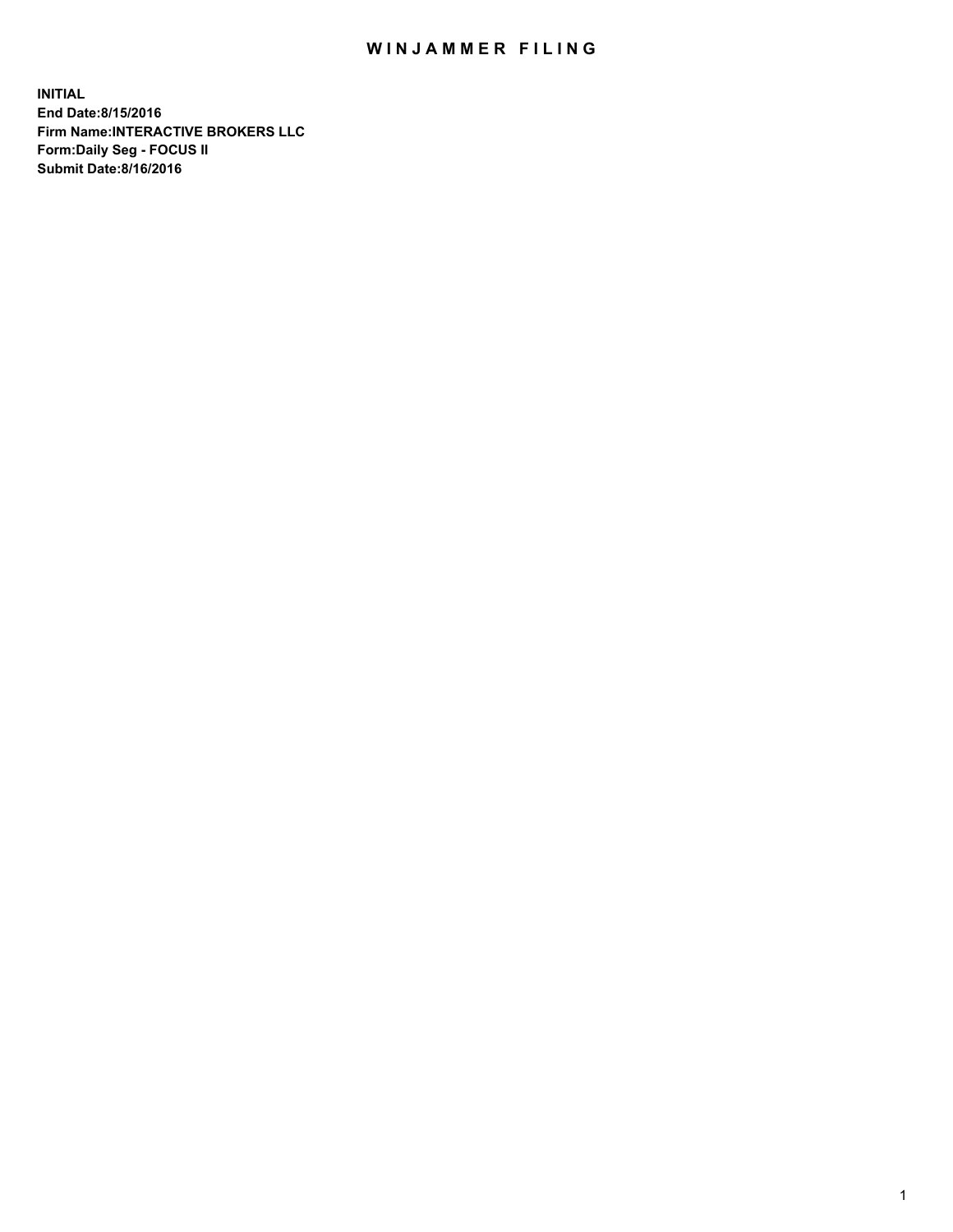## **INITIAL End Date:8/15/2016 Firm Name:INTERACTIVE BROKERS LLC Form:Daily Seg - FOCUS II Submit Date:8/16/2016 Daily Segregation - Cover Page**

| Name of Company<br><b>Contact Name</b><br><b>Contact Phone Number</b><br><b>Contact Email Address</b>                                                                                                                                                                                                                          | <b>INTERACTIVE BROKERS LLC</b><br><b>James Menicucci</b><br>203-618-8085<br>jmenicucci@interactivebrokers.c<br>om |
|--------------------------------------------------------------------------------------------------------------------------------------------------------------------------------------------------------------------------------------------------------------------------------------------------------------------------------|-------------------------------------------------------------------------------------------------------------------|
| FCM's Customer Segregated Funds Residual Interest Target (choose one):<br>a. Minimum dollar amount: ; or<br>b. Minimum percentage of customer segregated funds required:% ; or<br>c. Dollar amount range between: and; or<br>d. Percentage range of customer segregated funds required between: % and %.                       | $\overline{\mathbf{0}}$<br>0<br>155,000,000 245,000,000<br>00                                                     |
| FCM's Customer Secured Amount Funds Residual Interest Target (choose one):<br>a. Minimum dollar amount: ; or<br>b. Minimum percentage of customer secured funds required:%; or<br>c. Dollar amount range between: and; or<br>d. Percentage range of customer secured funds required between: % and %.                          | $\overline{\mathbf{0}}$<br>0<br>80,000,000 120,000,000<br>00                                                      |
| FCM's Cleared Swaps Customer Collateral Residual Interest Target (choose one):<br>a. Minimum dollar amount: ; or<br>b. Minimum percentage of cleared swaps customer collateral required:% ; or<br>c. Dollar amount range between: and; or<br>d. Percentage range of cleared swaps customer collateral required between:% and%. | $\overline{\mathbf{0}}$<br>$\overline{\mathbf{0}}$<br>00<br>0 <sub>0</sub>                                        |

Attach supporting documents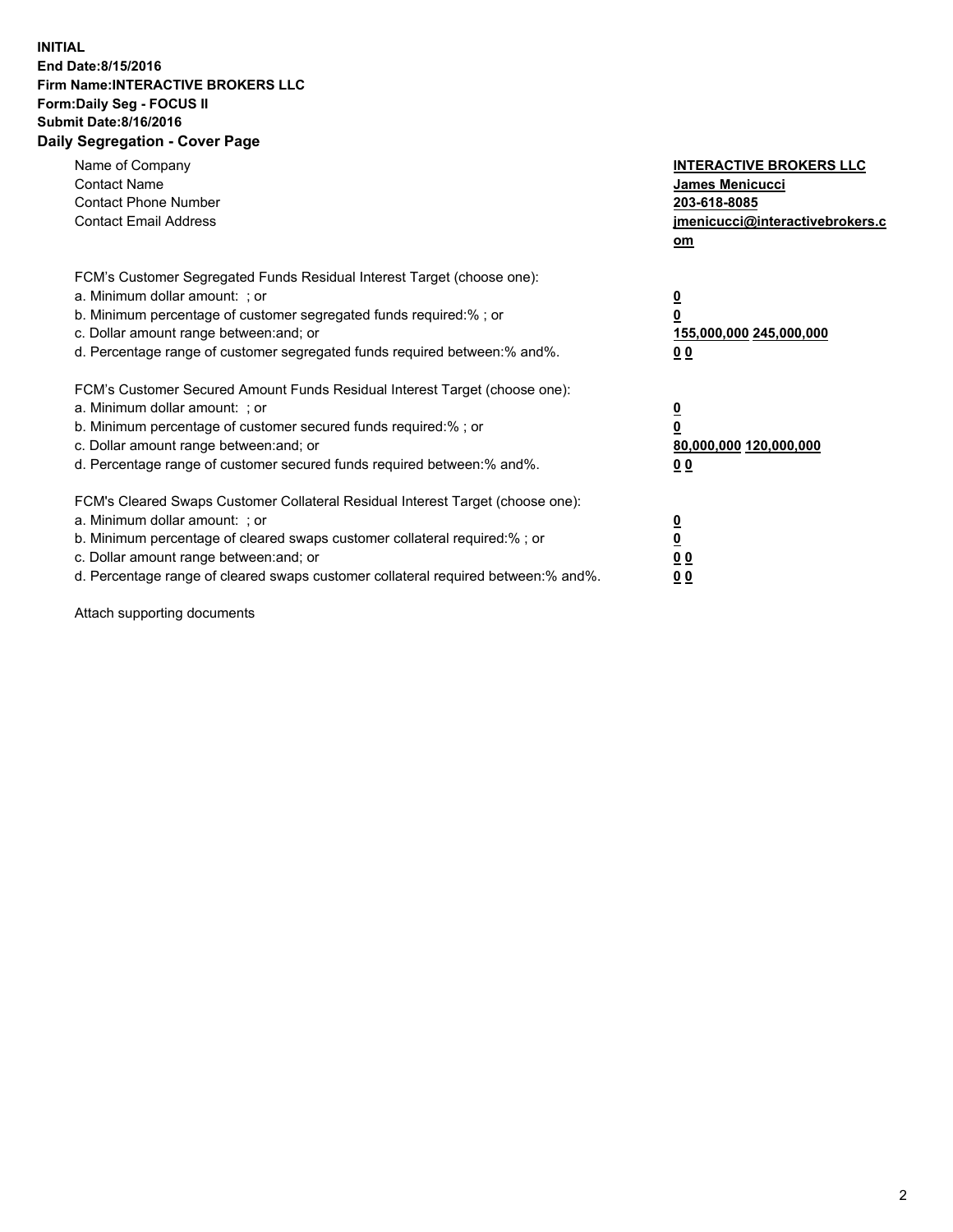## **INITIAL End Date:8/15/2016 Firm Name:INTERACTIVE BROKERS LLC Form:Daily Seg - FOCUS II Submit Date:8/16/2016 Daily Segregation - Secured Amounts**

|     | Daily Jegregation - Jeculed Aniounts                                                                       |                                  |
|-----|------------------------------------------------------------------------------------------------------------|----------------------------------|
|     | Foreign Futures and Foreign Options Secured Amounts                                                        |                                  |
|     | Amount required to be set aside pursuant to law, rule or regulation of a foreign                           | $0$ [7305]                       |
|     | government or a rule of a self-regulatory organization authorized thereunder                               |                                  |
| 1.  | Net ledger balance - Foreign Futures and Foreign Option Trading - All Customers                            |                                  |
|     | A. Cash                                                                                                    | 350, 145, 845 [7315]             |
|     | B. Securities (at market)                                                                                  | 0 [7317]                         |
| 2.  | Net unrealized profit (loss) in open futures contracts traded on a foreign board of trade                  | 25,098,144 [7325]                |
| 3.  | Exchange traded options                                                                                    |                                  |
|     | a. Market value of open option contracts purchased on a foreign board of trade                             | 313,229 [7335]                   |
|     | b. Market value of open contracts granted (sold) on a foreign board of trade                               | -56,946 [7337]                   |
| 4.  | Net equity (deficit) (add lines 1.2. and 3.)                                                               | 375,500,272 [7345]               |
| 5.  | Account liquidating to a deficit and account with a debit balances - gross amount                          | 67,811 [7351]                    |
|     | Less: amount offset by customer owned securities                                                           | 0 [7352] 67,811 [7354]           |
| 6.  | Amount required to be set aside as the secured amount - Net Liquidating Equity                             | 375,568,083 [7355]               |
|     | Method (add lines 4 and 5)                                                                                 |                                  |
| 7.  | Greater of amount required to be set aside pursuant to foreign jurisdiction (above) or line                | 375,568,083 [7360]               |
|     | 6.                                                                                                         |                                  |
|     | FUNDS DEPOSITED IN SEPARATE REGULATION 30.7 ACCOUNTS                                                       |                                  |
| 1.  | Cash in banks                                                                                              |                                  |
|     | A. Banks located in the United States                                                                      | 13,000,000 [7500]                |
|     | B. Other banks qualified under Regulation 30.7                                                             | 0 [7520] 13,000,000 [7530]       |
| 2.  | Securities                                                                                                 |                                  |
|     | A. In safekeeping with banks located in the United States                                                  | 415,481,750 [7540]               |
|     | B. In safekeeping with other banks qualified under Regulation 30.7                                         | 0 [7560] 415,481,750 [7570]      |
| 3.  | Equities with registered futures commission merchants                                                      |                                  |
|     | A. Cash                                                                                                    | $0$ [7580]                       |
|     | <b>B.</b> Securities                                                                                       | $0$ [7590]                       |
|     | C. Unrealized gain (loss) on open futures contracts                                                        | $0$ [7600]                       |
|     | D. Value of long option contracts                                                                          | $0$ [7610]                       |
|     | E. Value of short option contracts                                                                         | 0 [7615] 0 [7620]                |
| 4.  | Amounts held by clearing organizations of foreign boards of trade                                          |                                  |
|     | A. Cash                                                                                                    | $0$ [7640]                       |
|     | <b>B.</b> Securities                                                                                       | $0$ [7650]                       |
|     | C. Amount due to (from) clearing organization - daily variation                                            | $0$ [7660]                       |
|     | D. Value of long option contracts                                                                          | $0$ [7670]                       |
|     | E. Value of short option contracts                                                                         | 0 [7675] 0 [7680]                |
| 5.  | Amounts held by members of foreign boards of trade                                                         |                                  |
|     | A. Cash                                                                                                    | 63,028,601 [7700]                |
|     | <b>B.</b> Securities                                                                                       | $0$ [7710]                       |
|     | C. Unrealized gain (loss) on open futures contracts                                                        | 7,792,323 [7720]                 |
|     | D. Value of long option contracts                                                                          | 313,229 [7730]                   |
|     | E. Value of short option contracts                                                                         | -56,946 [7735] 71,077,207 [7740] |
| 6.  | Amounts with other depositories designated by a foreign board of trade                                     | 0 [7760]                         |
| 7.  | Segregated funds on hand                                                                                   | $0$ [7765]                       |
| 8.  | Total funds in separate section 30.7 accounts                                                              | 499,558,957 [7770]               |
| 9.  | Excess (deficiency) Set Aside for Secured Amount (subtract line 7 Secured Statement<br>Page 1 from Line 8) | 123,990,874 [7380]               |
| 10. | Management Target Amount for Excess funds in separate section 30.7 accounts                                | 80,000,000 [7780]                |
| 11. | Excess (deficiency) funds in separate 30.7 accounts over (under) Management Target                         | 43,990,874 [7785]                |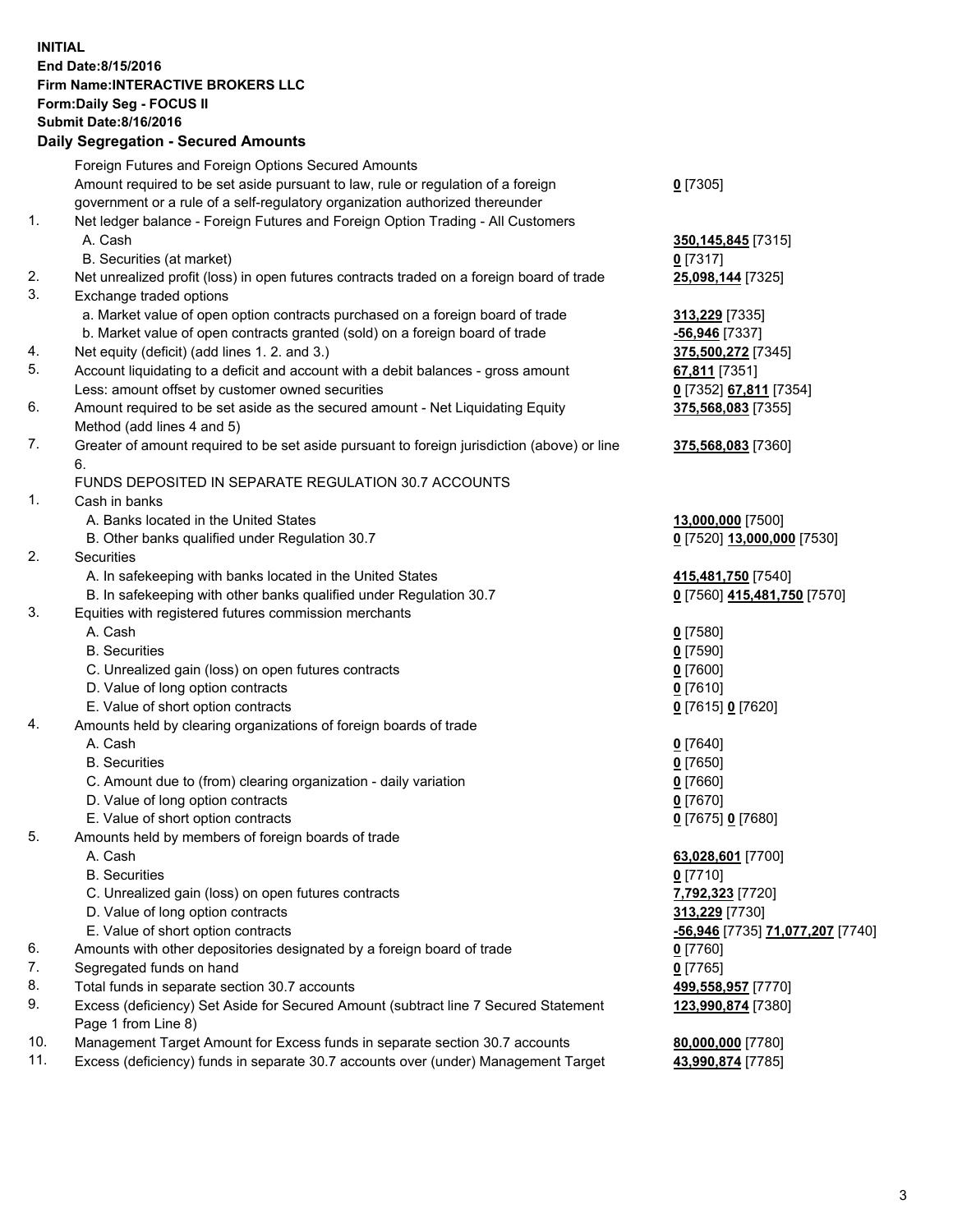**INITIAL End Date:8/15/2016 Firm Name:INTERACTIVE BROKERS LLC Form:Daily Seg - FOCUS II Submit Date:8/16/2016 Daily Segregation - Segregation Statement** SEGREGATION REQUIREMENTS(Section 4d(2) of the CEAct) 1. Net ledger balance A. Cash **3,077,405,997** [7010] B. Securities (at market) **0** [7020] 2. Net unrealized profit (loss) in open futures contracts traded on a contract market **-159,646,338** [7030] 3. Exchange traded options A. Add market value of open option contracts purchased on a contract market **115,757,888** [7032] B. Deduct market value of open option contracts granted (sold) on a contract market **-183,922,175** [7033] 4. Net equity (deficit) (add lines 1, 2 and 3) **2,849,595,372** [7040] 5. Accounts liquidating to a deficit and accounts with debit balances - gross amount **66,971** [7045] Less: amount offset by customer securities **0** [7047] **66,971** [7050] 6. Amount required to be segregated (add lines 4 and 5) **2,849,662,343** [7060] FUNDS IN SEGREGATED ACCOUNTS 7. Deposited in segregated funds bank accounts A. Cash **179,588,553** [7070] B. Securities representing investments of customers' funds (at market) **1,731,514,695** [7080] C. Securities held for particular customers or option customers in lieu of cash (at market) **0** [7090] 8. Margins on deposit with derivatives clearing organizations of contract markets A. Cash **30,465,830** [7100] B. Securities representing investments of customers' funds (at market) **1,176,560,275** [7110] C. Securities held for particular customers or option customers in lieu of cash (at market) **0** [7120] 9. Net settlement from (to) derivatives clearing organizations of contract markets **11,006,883** [7130] 10. Exchange traded options A. Value of open long option contracts **115,757,185** [7132] B. Value of open short option contracts **-183,921,324** [7133] 11. Net equities with other FCMs A. Net liquidating equity **0** [7140] B. Securities representing investments of customers' funds (at market) **0** [7160] C. Securities held for particular customers or option customers in lieu of cash (at market) **0** [7170] 12. Segregated funds on hand **0** [7150] 13. Total amount in segregation (add lines 7 through 12) **3,060,972,097** [7180] 14. Excess (deficiency) funds in segregation (subtract line 6 from line 13) **211,309,754** [7190] 15. Management Target Amount for Excess funds in segregation **155,000,000** [7194] **56,309,754** [7198]

16. Excess (deficiency) funds in segregation over (under) Management Target Amount Excess